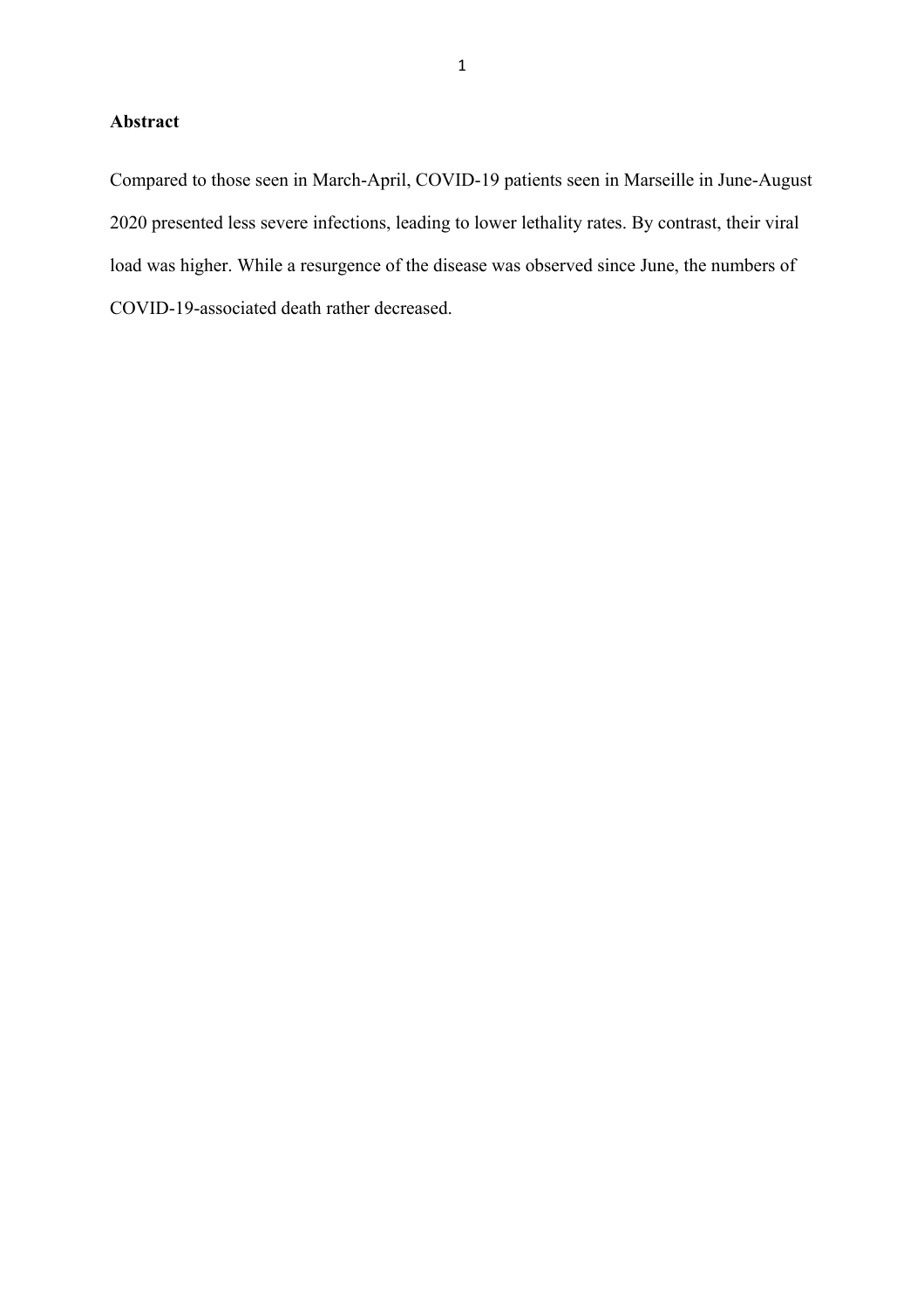### **Introduction**

Since its emergence in China at the end of 2019, SARS-CoV-2 spread worldwide with more than 22 Million cases of COVID-19 reported, as of 21 August, 2020. Currently, most cases have been reported from the US, Brazil, India and Russia

(https://gisanddata.maps.arcgis.com/apps/opsdashboard/index.html#/bda7594740fd40299423 467b48e9ecf6). In Europe, since the beginning of the pandemic, the EU/EEA and the UK have reported 1,733,550 COVID-19 cases and 182,639 deaths, as of 2 August, 2020 (10% of all cases reported worldwide). In early April, the EU/EEA and the UK reached a peak in reported cases. Between the second week of April and first week of June, the trend in the EU/EEA and the UK declined, after which it reached a plateau, however in recent weeks there has been a resurgence, although it is currently lower than the first peak which occurred in April 2020[1]. In France, the incidence of PCR-confirmed cases peaked on 2 April with 50.1 cases per 100,000 inhabitants and declined to less than 10 cases per 100,000 in early May, however, on 27 July the incidence rose again over this 10 case per 100,000 threshold and reached 25 cases per 100,0000 on 15 August [2].

In Marseille, the largest city in south of France and the second one in France, our institute adopted a strategy consisting in early and massive screening of SARS-CoV-2 infections and COVID-19 treatment using hydroxychloroquine and azithromycin, since the first case was documented. We recently described the epidemiological, clinical and virological characteristics of 3737 adult COVID-19 patients seen at our institute between 3 March and 27 April [3]. In this paper, we describe these characteristics in 743 new adult patients seen between 15 June and 15 August with the aim to investigate possible changes in the disease between these two time periods.

2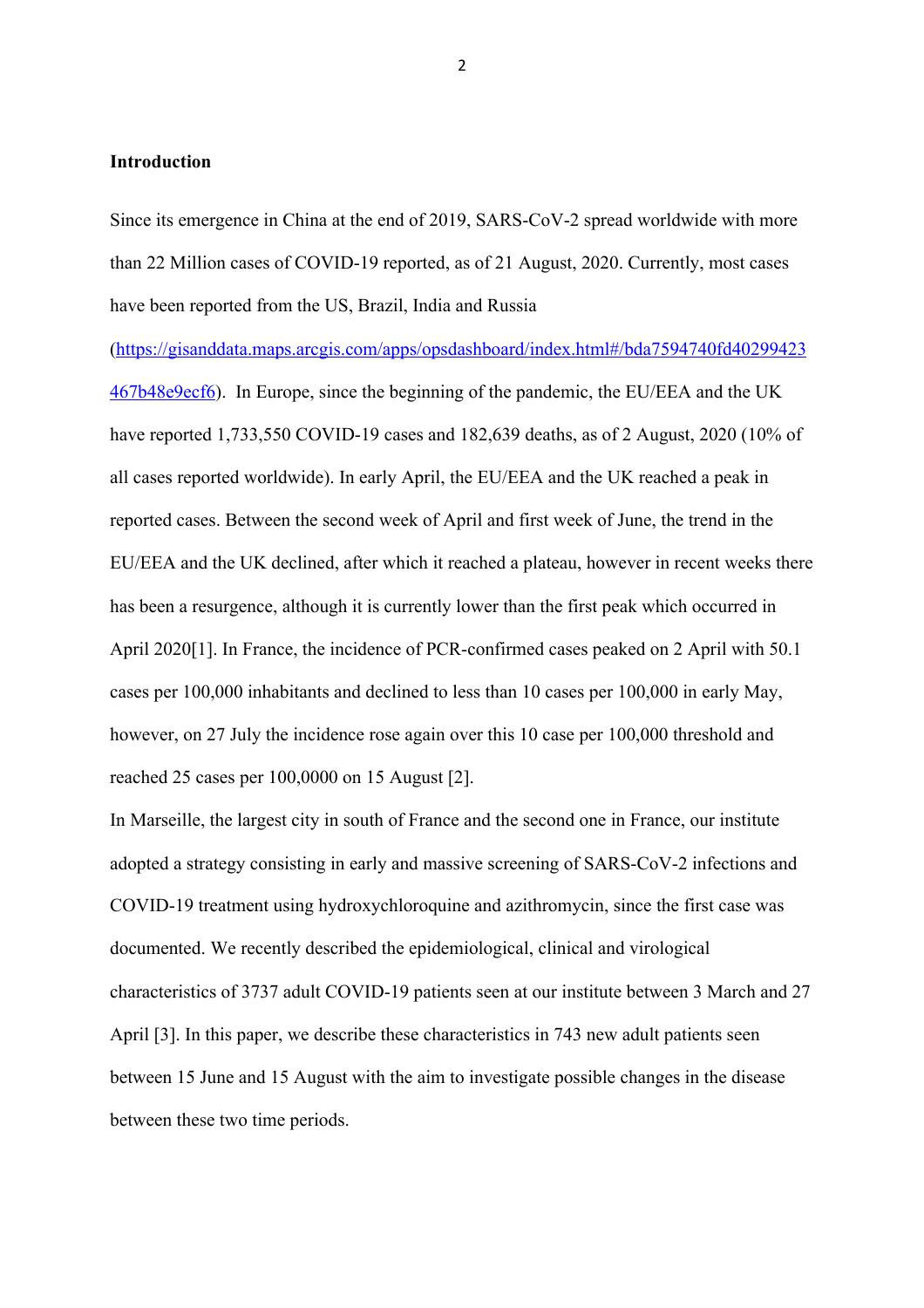# **Screening for SARS-CoV-2 infection at Marseille Méditerranée Infection Institute, February-August, 2020.**

The first SARS-CoV-2 test performed at Méditerranée Infection Institute was on 31 January, 2020 in a patients returning from Hubei region, China [4]. The daily number of tests in early February ranged from zero to three in travelers returning from China and a marked increase in the number of tests (about 50 per day) was observed starting from 24 February, 2020 due to an influx of travelers returning from Italy where the virus was circulating. The first confirmed COVID-19 case in Marseille public Hospital (Assistance Publique-Hôpitaux de Marseille (AP-HM)) was diagnosed on 3 March, in a French female in her fifteen returning from a ski station in French Alps. Starting from early March, our institute proposed massive testing of any person presenting at our facility regardless they had or not COVID-19 symptoms. On 16 March 1, the WHO Director-General called for testing every suspected COVID-19 case [5]. In France, the generalization of SARS-CoV-2 PCR testing was officially authorized by the Ministry of Health on 4 May [6]. The number of individuals newly-tested at AP-HM for SARS-CoV-2 infection by PCR [1] sharply increased from 765 per week in late February (week 9) up to 8105 per week at the peak at the end of March (week 13), and then progressively decreased to 1481 patients per week in early June (week 24) (**Figure 1**). It then increased again to reach 5007 per week on mid August (week 33). Interestingly, the proportion of individuals testing positive paralleled this curve with a slight shift of one week. Indeed, it was 1.4% during week 10, culminated at 18.4% during week 14, and then decreased to less than 2% between weeks 19 and 24. It then increased to reach 8.7% on week 33. By contrast, numbers of deaths peaked to 33 per week during week 14 and progressively decreased to reach 0 week 24. No further increase was observed so far.

## **Epidemiological, clinical and virological changes for COVID-19 patients accoding to seasons**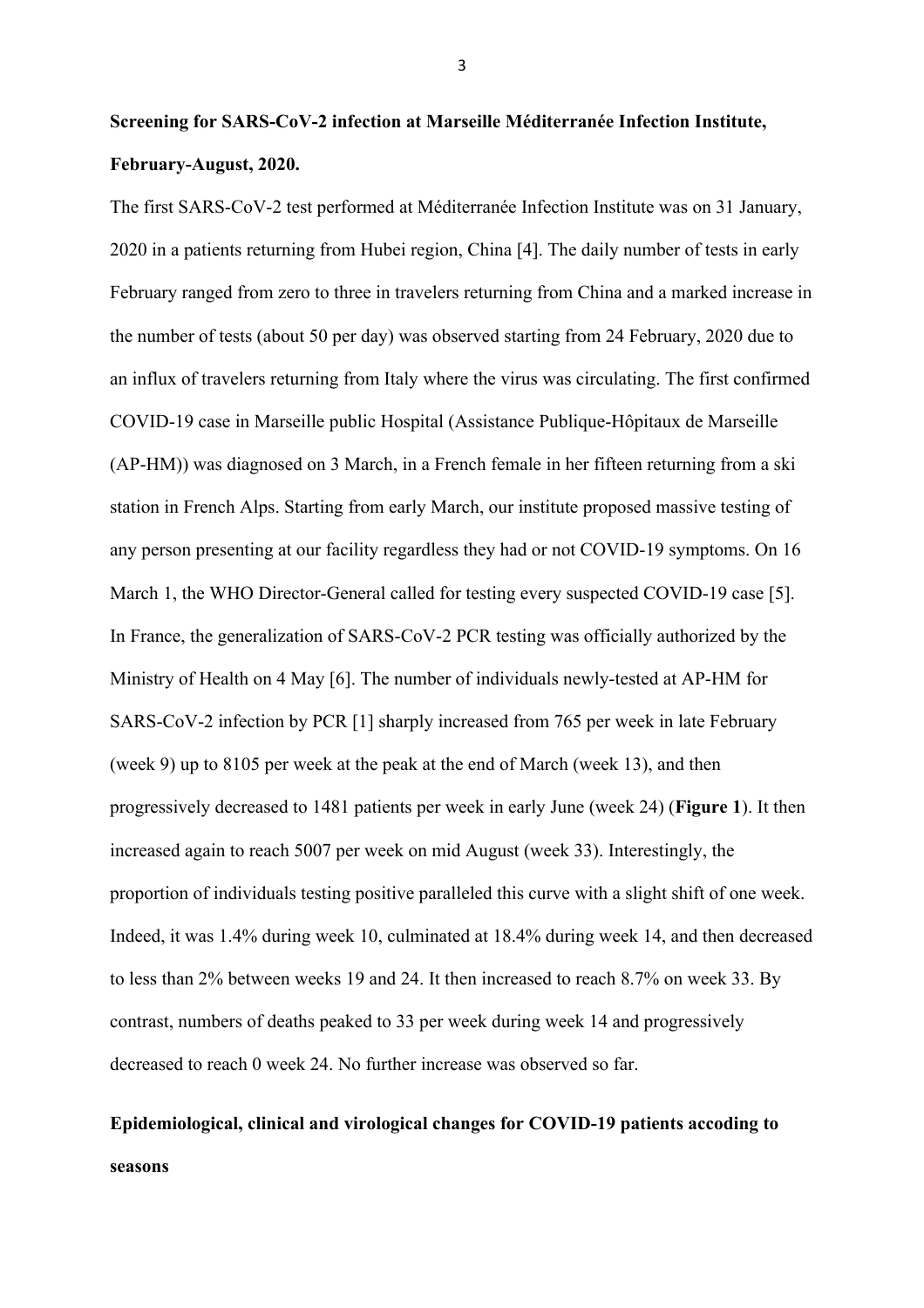Data were obtained retrospectively from patient files. All statistical analyses were carried out using R [R Core Team. R: A language and environment for statistical computing. R Foundation for Statistical Computing, Vienna, Austria, 2020. URL: https://www.Rproject.org/]. Fisher exact test was used to compare differences between proportions (unilateral test used when indicated). Quantitative data means were compared using Student's t-test or Wilcoxon's rank test. The multifactorial analysis was done using Factor Analysis for Mixed Data (FAMD) [7]. A p-value  $\leq 0.05$  was considered as statistically significant.

Compared to patients seen during late winter and spring, those seen in summer were significantly younger with a lower proportion of patients aged  $\geq 65$  years, and were more likely to be male, although differences were not marked (**Table 1**). No significant differences were seen with regards to anosmia and agueusia prevalence, according to period of study. Hospitalization rate, proportion of patients transferred to ICU, and lethality rates were significantly lower in patients seen in summer than in those seen in late winter and spring. The mean Ct value of positive PCR results was significantly lower in patients seen in summer than in those seen in late winter and spring, with a proportion of patients with high viral load (Ct≤ 16) tending to be lower in summer. Lymphocyte and platelet counts and fibrinogen and D-dimer levels were significantly lower in patients seen in summer as compared to those seen in spring.

### **Conclusions**

The current resurgence of COVID-19 in Marseille that started in June shows a marked dissociation between numbers of cases and numbers of death. The number of deaths among COVID-19 patients seen at our institute did not show a significant rebound, so far, while the number of cases clearly re-increased. Since the kinetic of the proportion of individuals testing

4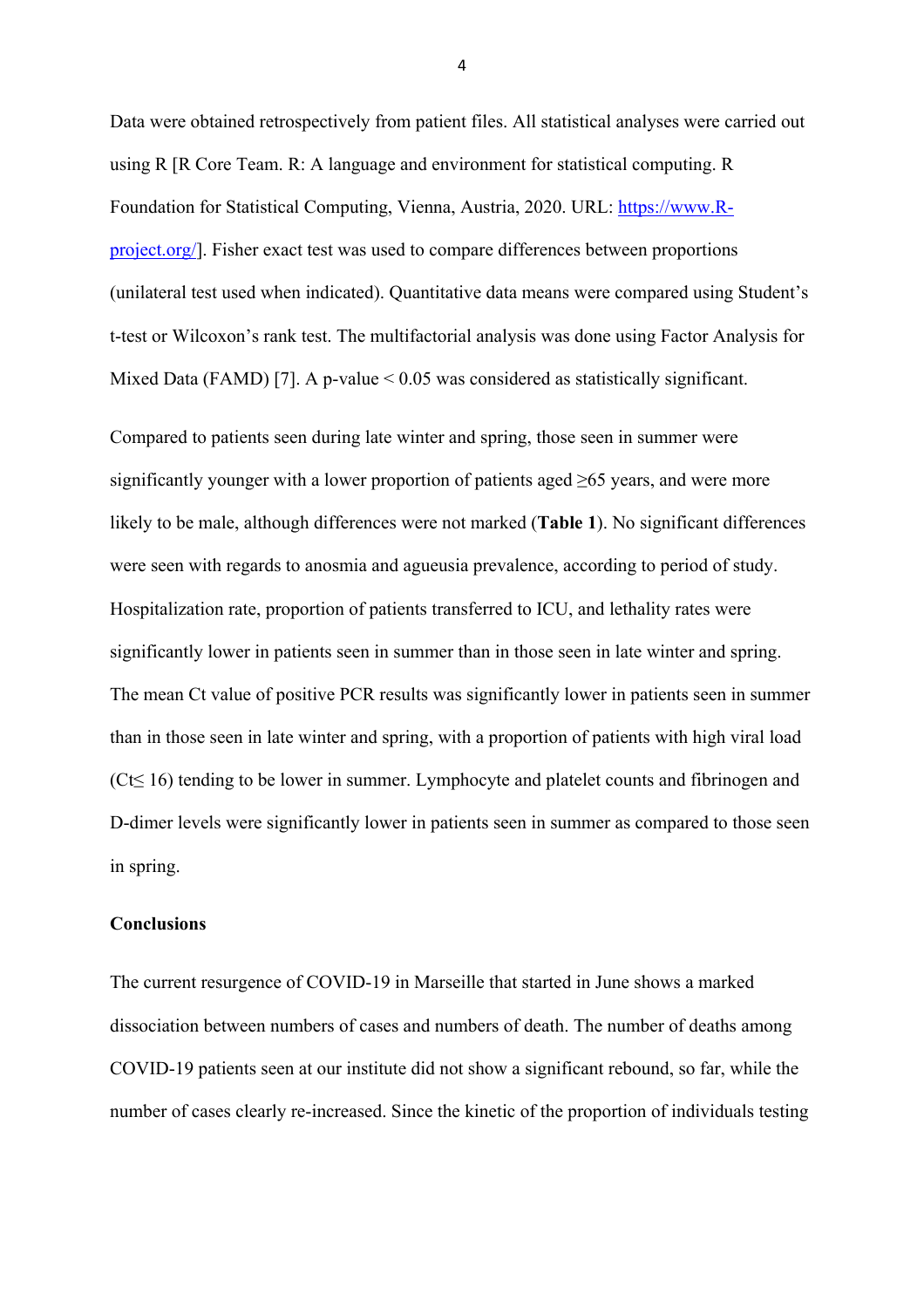positive paralleled the total number of tested individuals, the current increase in the number of new patients is not an artifact due to an increase in the number of tested individuals.

In this report we also show that the presentation of the disease in patients seen in summer is different than that of patients seen earlier. Patients in the two periods do not present marked age and sex differences, but markers of severity are undoubtedly less prevalent in the current period, associating with a 10 times decrease in the lethality rate from 1.1 to 0.1%. At the time of writing, it seems, as described in other diseases [8], that the start of the epidemic was characterized by higher lethality rates, in comparison with the current phase of the epidemic. The current situation of the COVID-19 epidemic seems to be similar to that of other endemic coronavirus infections[9, 10]. Continuous analysis of epidemiological data is needed in the following months to confirm that this trend is continuous.

## **Competing interest**

The authors declare that they have no competing interests.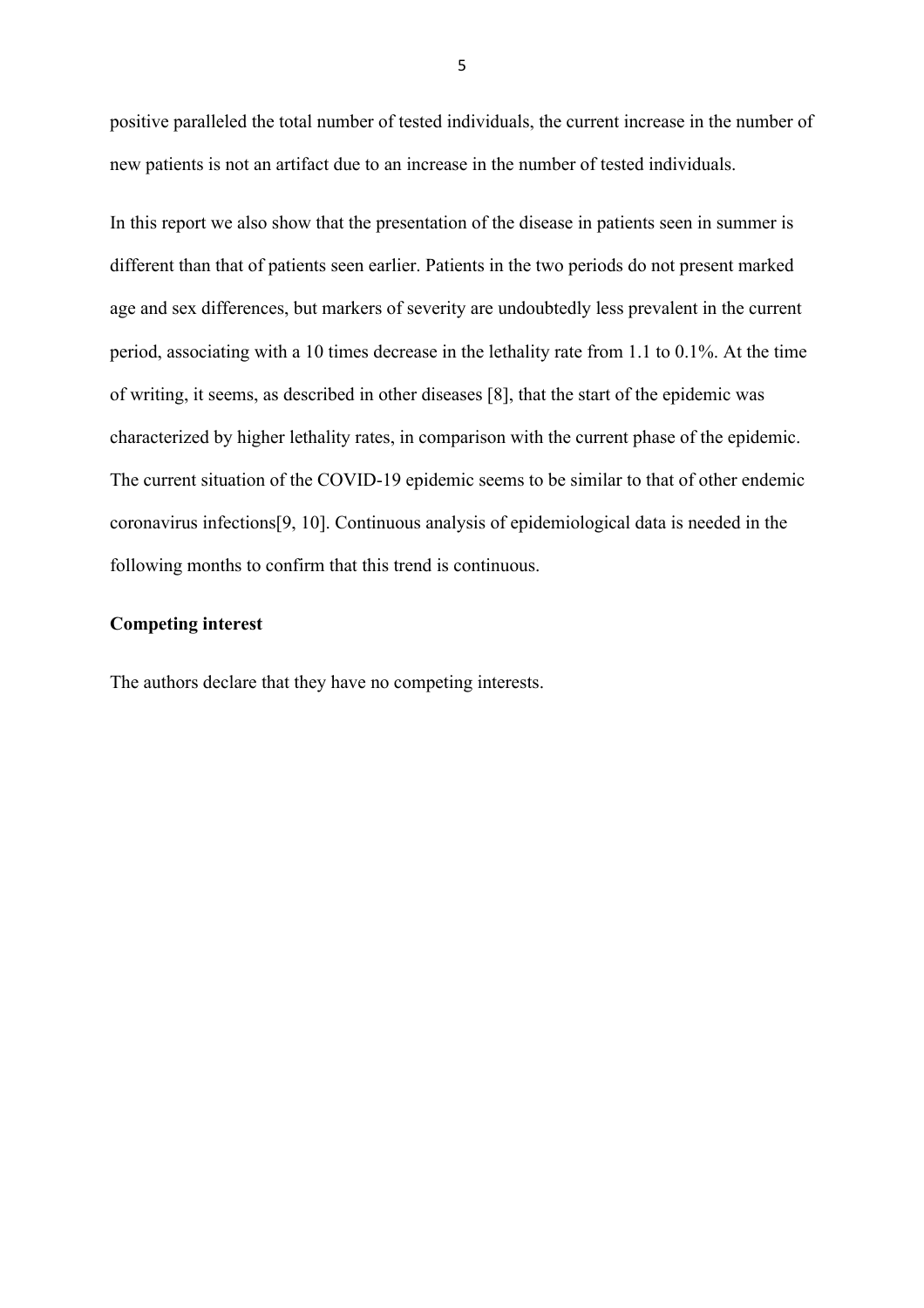### References

- 1. European Center for Disease Prevention and Control. Coronavirus disease 2019 (COVID-19) in the EU/EEA and the UK – eleventh update: resurgence of cases. 2020.
- 2. Santé Publique France. (https://www.gouvernement.fr/info-coronavirus/carte-etdonnees?xtor=SEC-3-GOO-[]-[425080454101]-S-[covid]). 2020.
- 3. Lagier JC, Million M, Gautret P, et al. Outcomes of 3,737 COVID-19 patients treated with hydroxychloroquine/azithromycin and other regimens in Marseille, France: A retrospective analysis. Travel Med Infect Dis 2020;36:101791.
- 4. Amrane S, Tissot-Dupont H, Doudier B, et al. Rapid viral diagnosis and ambulatory management of suspected COVID-19 cases presenting at the infectious diseases referral hospital in Marseille, France, - January 31st to March 1st, 2020: A respiratory virus snapshot. Travel Med Infect Dis 2020;101632.
- 5. World Health Organization. WHO Director-General's opening remarks at the media briefing on COVID-19 - 16 March 2020 . 2020.
- 6. Ministère des Solidarités et de la Santé. Arrêté du 3 mai 2020 complétant l'arrêté du 23 mars 2020 prescrivant les mesures d'organisation et de fonctionnement du système de santé nécessaires pour faire face à l'épidémie de covid-19 dans le cadre de l'état d'urgence sanitaire : NOR : SSAZ2011117A-https://www.legifrance.gouv.fr/jo\_pdf.do?id=JORFTEXT000041842843. 2020.
- 7. Pages J. Multiple factor analysis by example using R, Chapman & Hall Edn. Londont: CRC Press, 2014.
- 8. Nicolle C. Destin des maladies infectieuses. Paris: Presse Universitaire de France, 1939.
- 9. Su S, Wong G, Shi W, et al. Epidemiology, Genetic Recombination, and Pathogenesis of Coronaviruses. Trends Microbiol 2016;24:490-502.
- 10. Yin Y, Wunderink RG. MERS, SARS and other coronaviruses as causes of pneumonia. Respirology 2018;23:130-7.